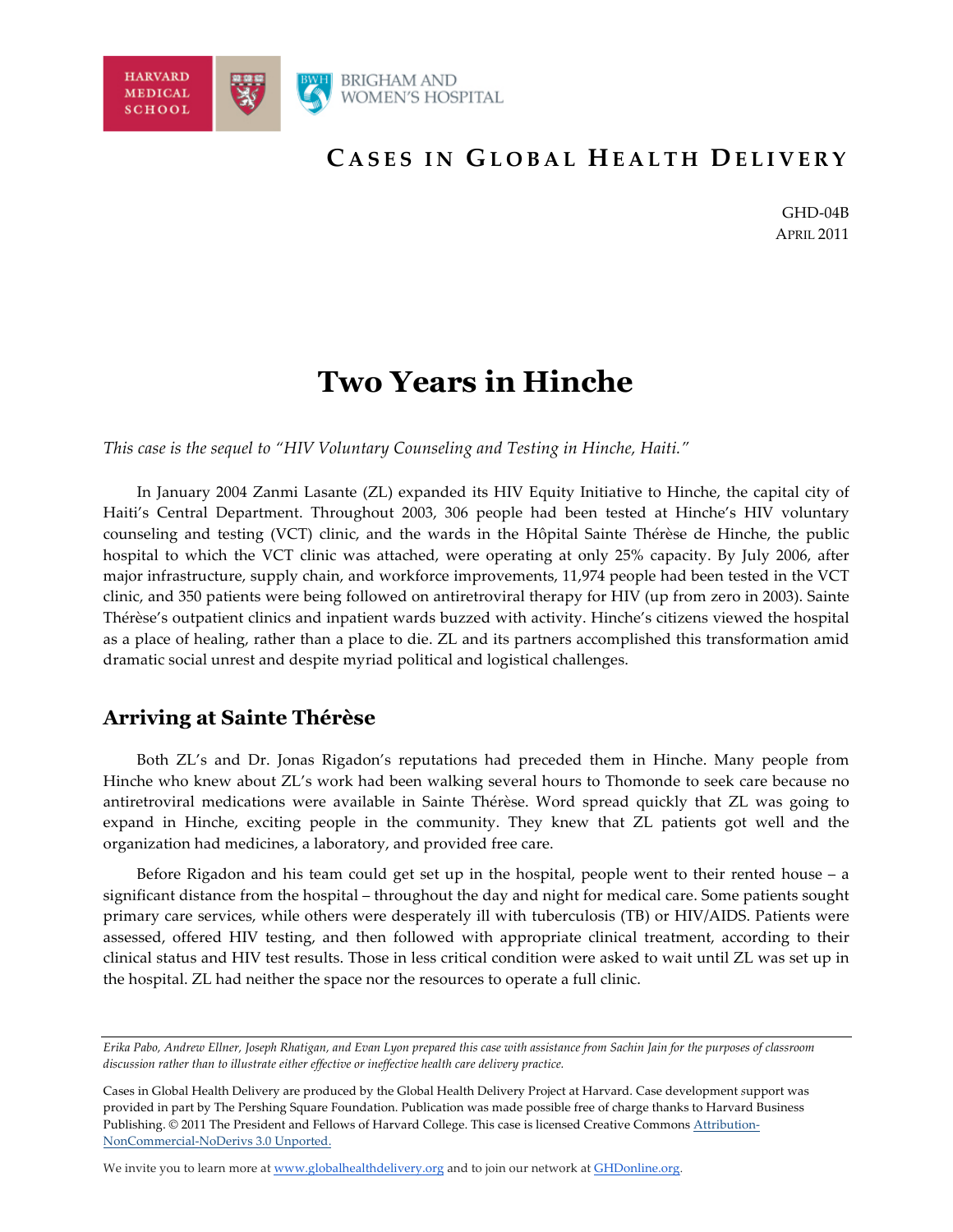#### *Adapting the Model*

Taking care of the first 15 HIV/AIDS patients from the house was not as easy for staff as it had been in Thomonde. While Thomonde was a small community, Hinche was a big town with more movement to and from Port-au-Prince, other areas of the Central Plateau, and the Dominican Republic. The ZL team had to convince its patients to stay in Hinche so that a ZL employee could visit them daily or twice daily to administer directly observed therapy (DOT).

The scale of operations at Hinche required a large staff. By May 1, 2004, when ZL began working at the hospital (and after receiving additional funding from PEPFAR), it hired 28 full- and part-time employees. These employees included one doctor, two nurses, one nurse-midwife, five auxiliary nurses, two pharmacy assistants, two support staff (one messenger and one housekeeper), one data clerk, one accountant, one social worker, six archivists, two microscopists, one lab technician, and one electrician.<sup>1</sup>

#### *Infrastructure and Equipment*

ZL and the MOH agreed that the MOH would continue to operate the 66-bed main hospital and that ZL would take over the existing TB sanatorium behind the hospital. The TB sanatorium, however, was in disrepair. As Dr. Joia Mukherjee, PIH's medical director, described, "When I went into the hospital, it was filthy and broken down. The TB sanatorium was filled with skinny, hungry, dying people. … They didn't have any money to feed the patients. They didn't have an x-ray machine."

One of ZL's first tasks was refurbishing the facilities, rehabilitating the TB sanatorium, and converting unused space into outpatient rooms. Patrice Nevil, ZL's head engineer, oversaw the rebuilding process in Hinche. Admitting rooms, exam rooms, the inpatient ward, x-ray room, laboratory, pharmacy, drug warehouse, information technology room, VCT room, and administrative offices all had to be rebuilt at an estimated cost of USD 100,000. New equipment would cost them USD 40,000. PIH and ZL assumed they would receive 90% of the necessary rebuilding supplies via donations.

The renovated sanatorium became the infectious disease pavilion for the entire hospital. Half was dedicated to HIV care and half to TB care. Rigadon and the head nurse saw patients in two small outpatient rooms. ZL's women's health services, including prenatal care and midwifery services, were not located in the ZL building. No repairs to the hospital's dilapidated outpatient clinic were planned.

#### *Pharmacy and Drug Supply Chain*

PIH and ZL established a permanent pharmaceutical supply chain for Hinche because the MOH's drug supply chain was inadequate and unreliable. As Dr. Maxo Lumo, a MOH pharmacist at Hinche who became a ZL physician, recalled, "There were times when all [the hospital pharmacy] had was iron, folate pills, and condoms." In the year that Lumo worked in the pharmacy, he remembered only two successful requisitions of pharmacy stock. The MOH drug formulary was also much more limited than ZL's formulary.

The ZL pharmacy in Cange functioned as the central pharmacy. All supplies were first brought there and then distributed to the other sites. ZL offered for free medicines, which previously would have been available to patients for a fee.

PIH purchased 85% to 90% of its pharmaceuticals from the International Dispensary Association Foundation (IDA), a non-profit organization based in the Netherlands that specialized in supplying generic essential medicines and medical supplies, with which PIH had worked since 1999. PIH placed drug orders every six to nine months, as it took between eight weeks and six months for IDA to fill them. IDA shipped medicines directly to Port-au-Prince, where a ZL staff member shepherded the products through customs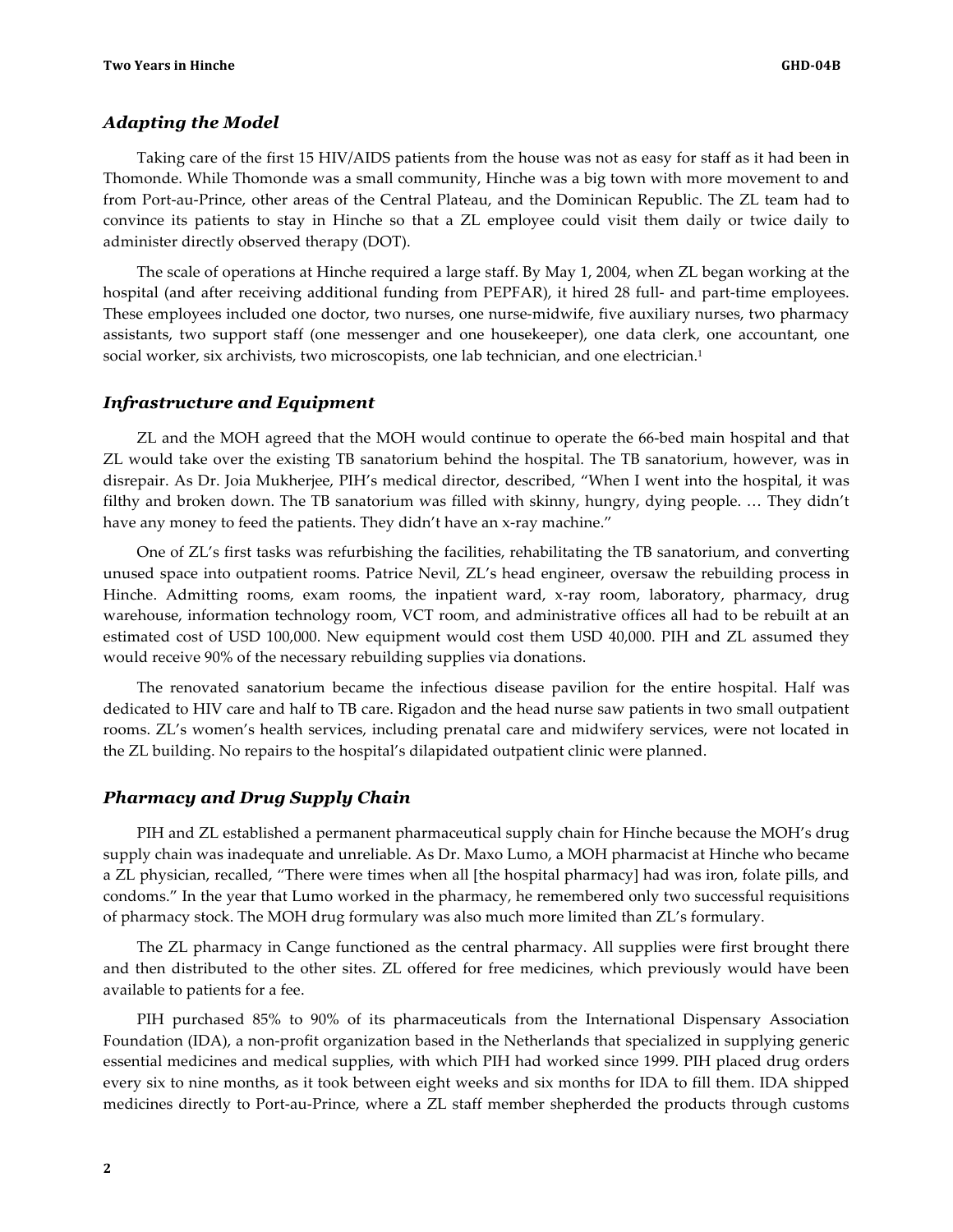and brought them to a locked warehouse. ZL drivers then transported the supplies the three-hour route to the pharmaceutical warehouse in Cange. PIH staff in Boston managed the flow of supplies to Haiti, while the ZL team coordinated the flow of supplies and equipment between sites.

## **Partnering to Improve Clinical Services**

After ZL began working in Hinche full-time in May 2004, the hospital filled with patients. Seemingly overnight, the social service residents were seeing 100 patients per day.

#### *Patient Fees*

One point of debate in ZL's engagement at Sainte Thérèse was patient fees. In Haiti, all care at MOH hospitals was provided on a fee-for-service basis. Patients were charged USD 0.71 to see a doctor. They then paid for all additional services and supplies required for their care. ZL believed these charges created a barrier to health and that care should be free. At ZL's other sites, they reached an agreement with the government that ZL would charge patients who could afford it, the USD 0.71 user fee but all subsequent care would be free. Sainte Thérèse's hospital director worried that while ZL's presence might bring in more patients, the increased volume still might not cover the additional costs. After much negotiation, Rigadon and the director agreed that ZL would charge the USD 0.71 flat fee in Hinche, but that ZL would pay the fee for patients who could not afford it.

#### *Integrating Staffs*

For both patients and staff, the flow of care between the MOH and ZL facilities needed to be seamless. Sainte Thérèse had four distinct groups of staff: 1) MOH staff, including the hospital director, nurses, and auxiliary nurses, many of whom had been working there for 15 years or more; 2) six social service residents; 3) six Cuban physicians (three general medicine doctors, one pediatrician, one orthopedist, and one general surgeon); and 4) the newly arrived ZL staff. Each staff had different experiences, expectations, and mandates.

The MOH staff and social service residents ran the emergency room and the outpatient clinic, and they helped with the inpatient hospital. Soon after ZL began working in Sainte Thérèse full time, the patient load increased nearly seven-fold. For the MOH staff, work hours increased from several hours a day to full days and an expectation of overnight care on the inpatient units. Consistent with its policies at other sites, ZL began topping off the MOH staff salaries so that – with the exception of benefits, such as room and board, which were provided for full-time ZL staff only – the MOH and ZL staffs' salaries were equal.

Still, it took time for the MOH staff to adjust to the higher standard of care and increased resources that ZL brought. A physician from the Brigham and Women's Hospital in Boston who worked part time for ZL in Hinche described an admitted patient who required intravenous antibiotics for a potentially septic hip joint. The patient did not receive antibiotics for three days because the nurse said she didn't have the necessary syringes even though they were available in the central pharmacy next door. According to the physician, "The nurse had been working without these things for so long that I guess she assumed they wouldn't be available; so she didn't ask and didn't give the antibiotics."

The Cuban staff operated the inpatient wards in the main hospital. Their surgeon ran the operating room. The Cubans were assigned to work in Haiti for two years at a time, and most made an attempt to learn Haitian Kreyol. Having done their training in Cuba, they had little previous exposure to HIV/AIDS and TB. They always alerted the ZL staff to patients suspected of having HIV or TB.